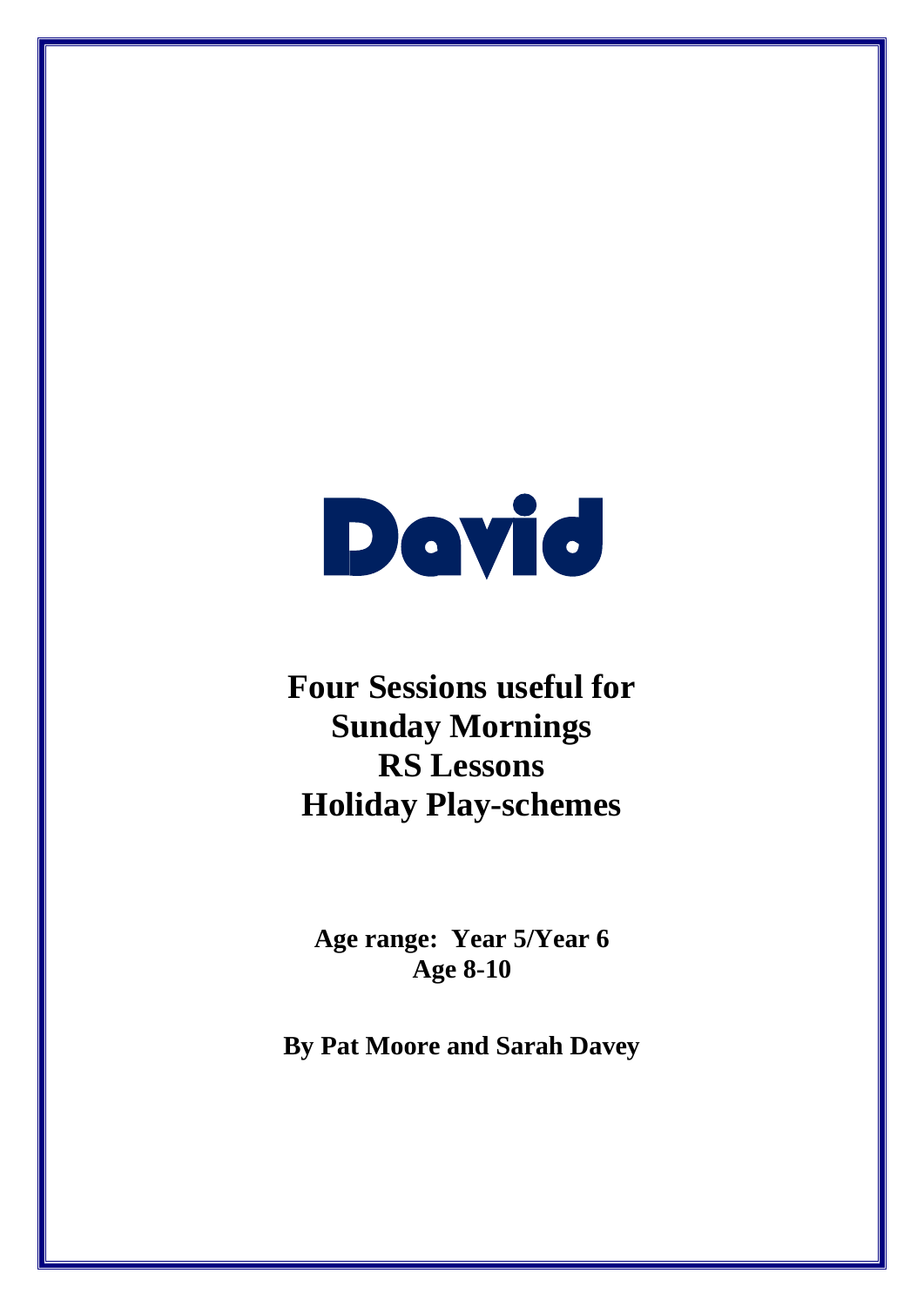## **Background**

This was delivered as four 30 minute sessions for a holiday scheme and we had to really push the pace to get through it.

This was done by working on drama to become familiar with the stories, but not allowing people to present their work to others (due to time constraints) and having a lot of preparation on the plaque so that it could be assembled very quickly.

The sessions here would be better at 40 minutes, where you could have more time for the drama and sharing.

They could easily run to fifty minutes, where you could allow for more personal creativity on the plaque.

Children would love to use costumes or props. We did not provide these because it would take time to choose and admire the costumes and our sessions were only 30 minutes long - but if you have time available they would love it!

## **Permission**

This is a free gift. You may use it, distribute it, e-mail it to your team members, and offer it on your website for a free download as long as it always includes the reference to the site praisepen.uk (You may not sell it.)

When you use the ideas here you are free to adapt them for your own personal circumstances eg for your own Church work. However, when you distribute/share/display it, please do so in its complete, original format (ie exactly this book!)

Have fun - and visit the website!

Pat Moore Praisepen.uk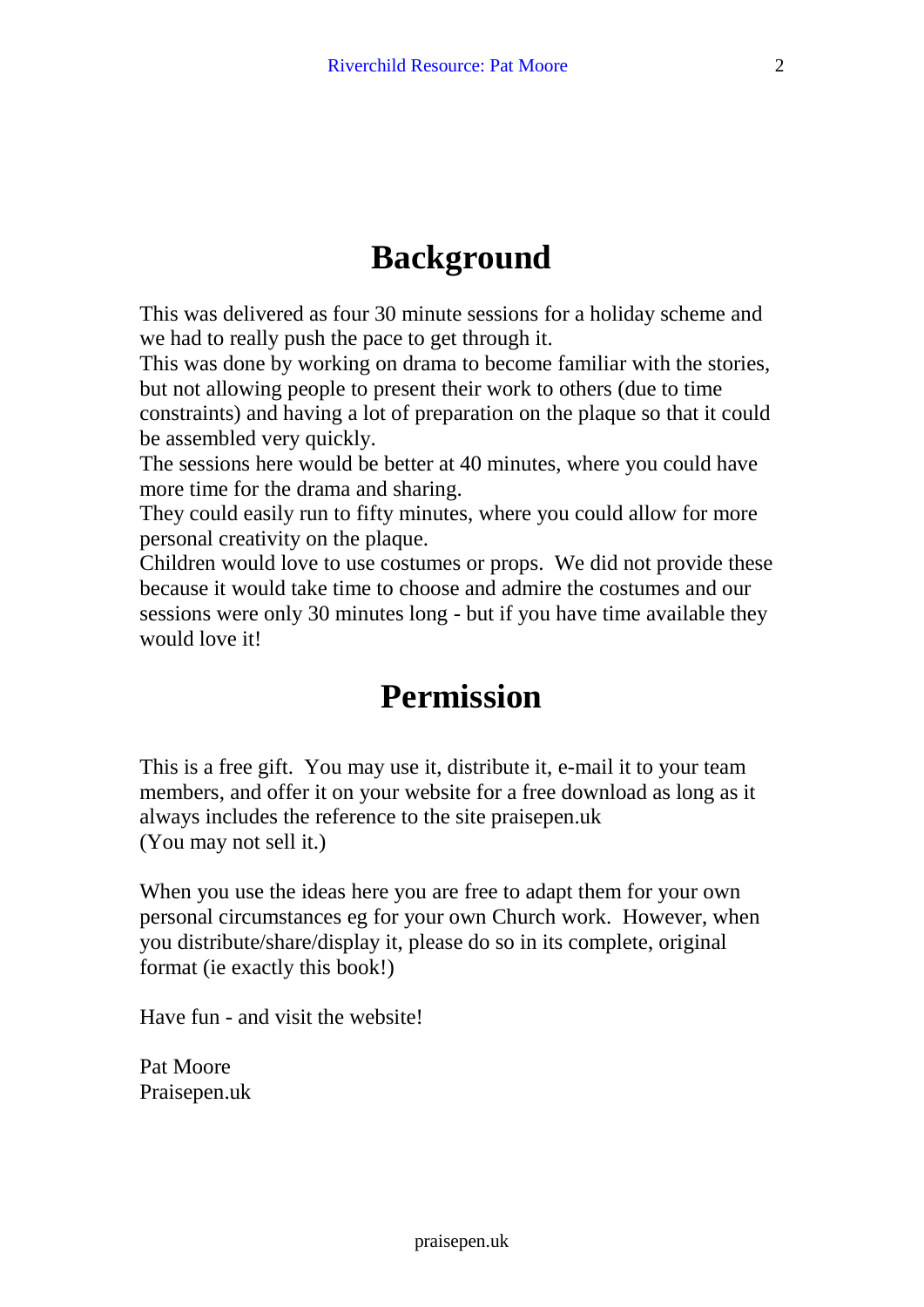## **Aims**

To know some facts about the life of King David

- He looked after sheep
- He danced before the Lord
- He did family chores took packed lunch to his brothers
- He put faith in God and killed Goliath

To understand that God looks for you and searches for you even when you are young.

To use the parable of the Lost Sheep in order to bring an evangelistic message.

To provide opportunities for building friendships through group activities

To provide a connection to the church and a counselling role if required.

To provide a listening ear for children who need to talk or desire some personal attention.

To re-enforce lessons through tactile learning and make a memory aid that children can take home with them.

# **Objectives**

To create brief group sketches To search (literally) for answers to a worksheet To make a plaque that represents the life of David To have fun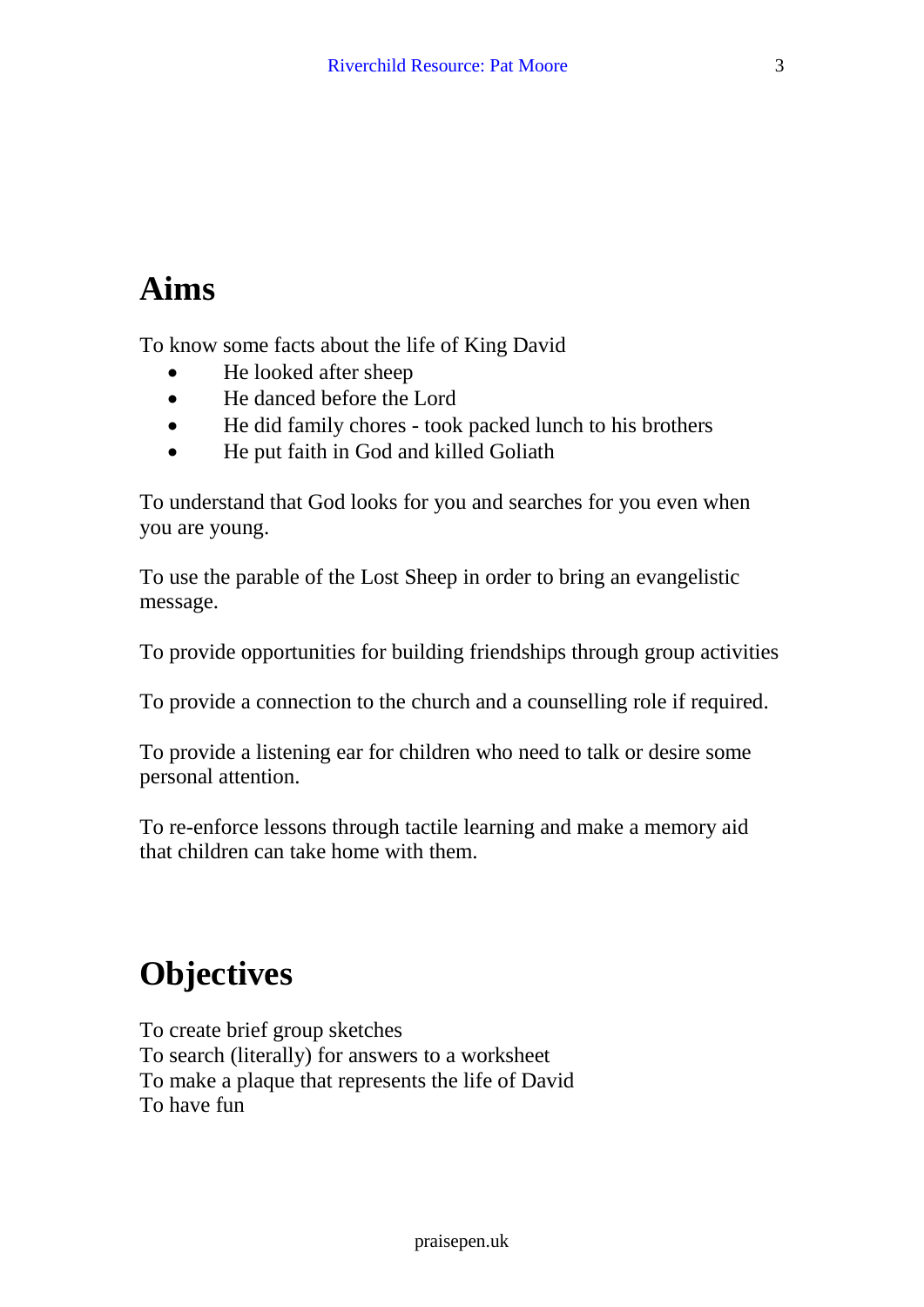# **The Plaque: David's Coat of Arms**

Imagine a coat of arms, a shield, a wall plaque. The main shield is divided into four sections. (You could use A3 black card and divide the sections by strips of red card making a cross on it) These sections contain representations of David's life. They also relate to each session. Behind the plaque are two crossing swords - relating to the Goliath story, and also the fact that David was a warrior. One section has sheep, made with cotton wool balls, for David was a Shepherd. One section relates to music. It could have smiley faces stickers to make a choir, instruments, musical notes... You could represent passion with a heart - heart for God, or with fire - tissue paper of red, orange, yellow cut into flames. You could even put on a sandwich, for services to the family (he took lunch to his brothers). In the centre of the plaque, place a crown because David became king. (You could use stickers to add the crown jewels.)

At the end of each session, children complete a section of the plaque. This gives them a memory aid of the sessions. They are able to take this home. You need to decide on your design and make one up beforehand so that you know how long you need for your sections, and whether you need to adapt your design for individuals.

At the bottom of the plaque should be a scroll for David's Motto. Ask the children what line would sum up the personality or attitude of David.

The sessions work well with two leaders. While one leads the other prepares to lead the following task. This keeps up the pace well.

Ultimately, as a play-scheme or community outreach, the sessions would work best with three leaders! The third person is just there to make time for individuals. We have found that there are children who just want (or need) a chat.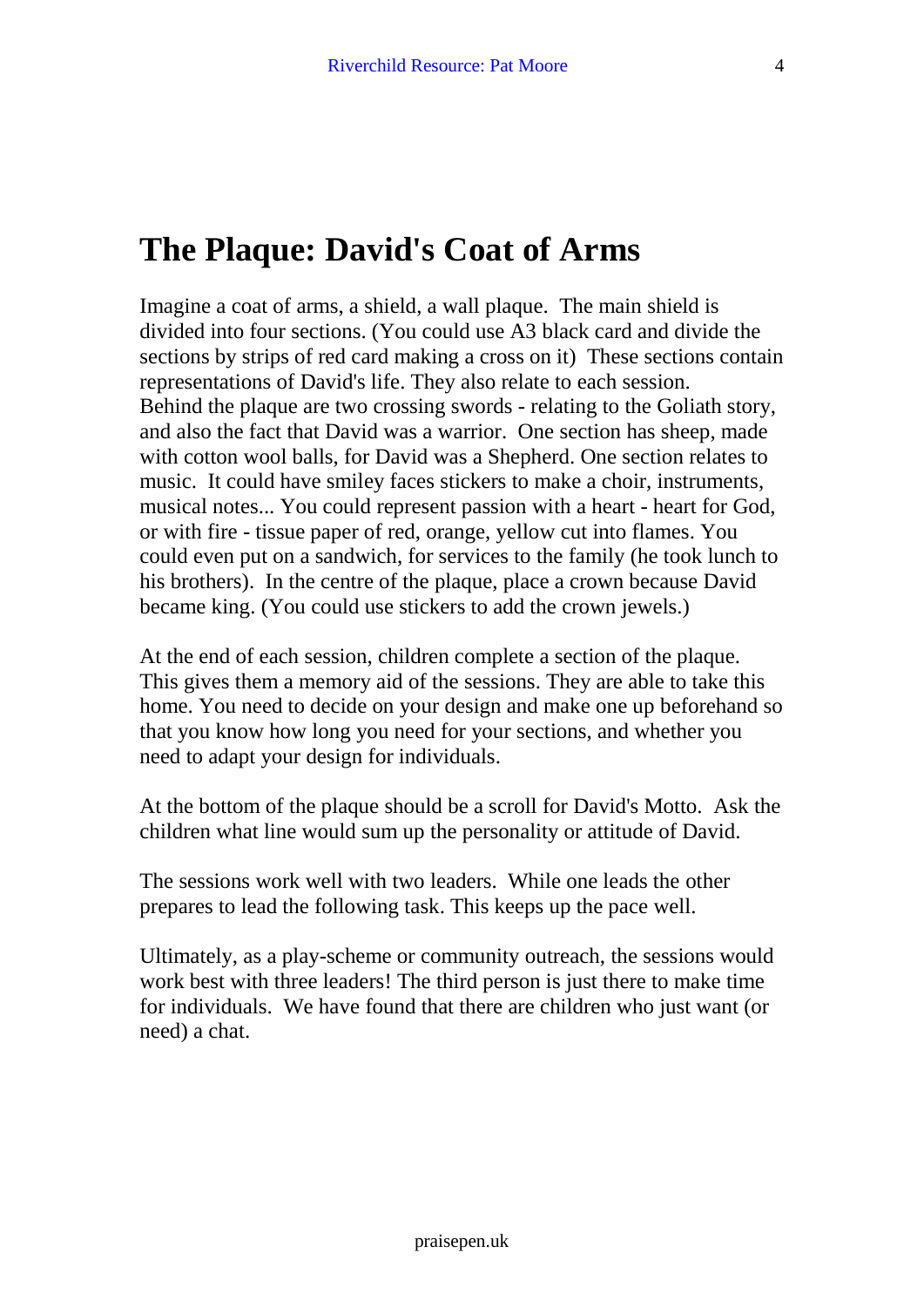# **Session One : My God is bigger than you!**

### **Starter**

As people arrive, give them the quiz sheet to go sheep hunting around the room immediately. The worksheet has ten questions on. The answers are with ten sheep somewhere in the room. Hunt the sheep.

Some will finish earlier than others. Have large drawings of Goliath on tables so that when they finish they can colour in a Goliath as a group.

10 mins Quiz. Find the sheep immediately on entrance

Introduce the catchphrase with actions: Hands on hips and point. Chant the line, "My God is bigger than you!"

Explain that the Philistines put forward their champion fighter. If one person could fight him the war would be over - victors or slaves. However, no-one wanted to fight Goliath because he was too big.

Invite two people to the front to demonstrate a fierce fighter face, and a frightened soldier.

- 10 mins Goliath drama Let them work then remind them to think of facial expressions at the end.
- 10 mins Plaque: Make swords

As swords are being made, use the flipchart near them to ask what they think of as big problems/worries

We can see things as giants - things too big or too strong for us, but God can do the impossible. What kind of giants can you think of? eg I'm afraid of the dark ..... I don't like spiders…

Summary: Hand on hips, point to the flipchart and declare over the contents "My God is bigger than you!"

(Meanwhile, a leader hides a sheep!)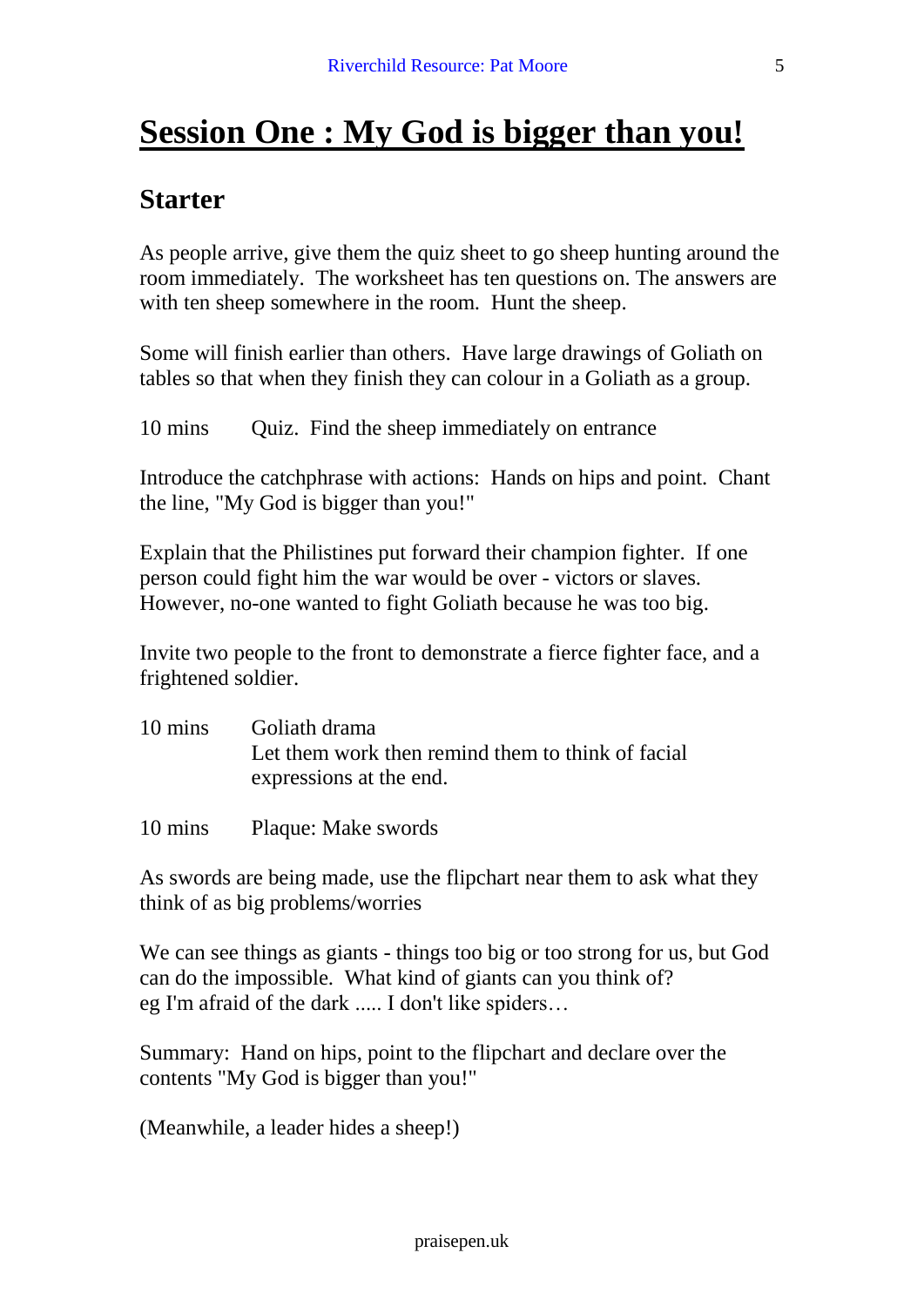# **Session two: Ninety-nine, a hundred!**

Point and count aloud, "Ninety-nine, a hundred!"

10 mins Hide and seek. Children hunt for a missing sheep.

Introduce the story of The Lost Sheep. Point out that the shepherd was happy to find the lost sheep. The lost sheep was not told off for wandering off - but celebrated for returning.

10 mins Spelling sketch **Ninety nine, a hundred.**

The sketch is made up of two brief scenes. If you get 99 in a spelling test you have done brilliantly! Congratulations! However, if you have 99 sheep you have one missing. It is not good enough to just look after the 99!

Can have groups of 4 (but will work with 2)

Speaking to follow up the sketch: God loves you and searches for you. He doesn't wait till you're a grown up. He searches for kids.

10 mins Plaque: Sheep section

Optional extra: Put the Sheep in the Pen! This is a brilliant idea from Sarah Davey. We did not have time to do this so dropped the idea - but I wish we had at least had some made up because it would have covered a little waiting time for some.

Take a plant pot. Attach string to the bottom. Attach a sheep on the end. (You may need to make the sheep!) The game is to throw the sheep up in the air and catch it in the pot. Great fun!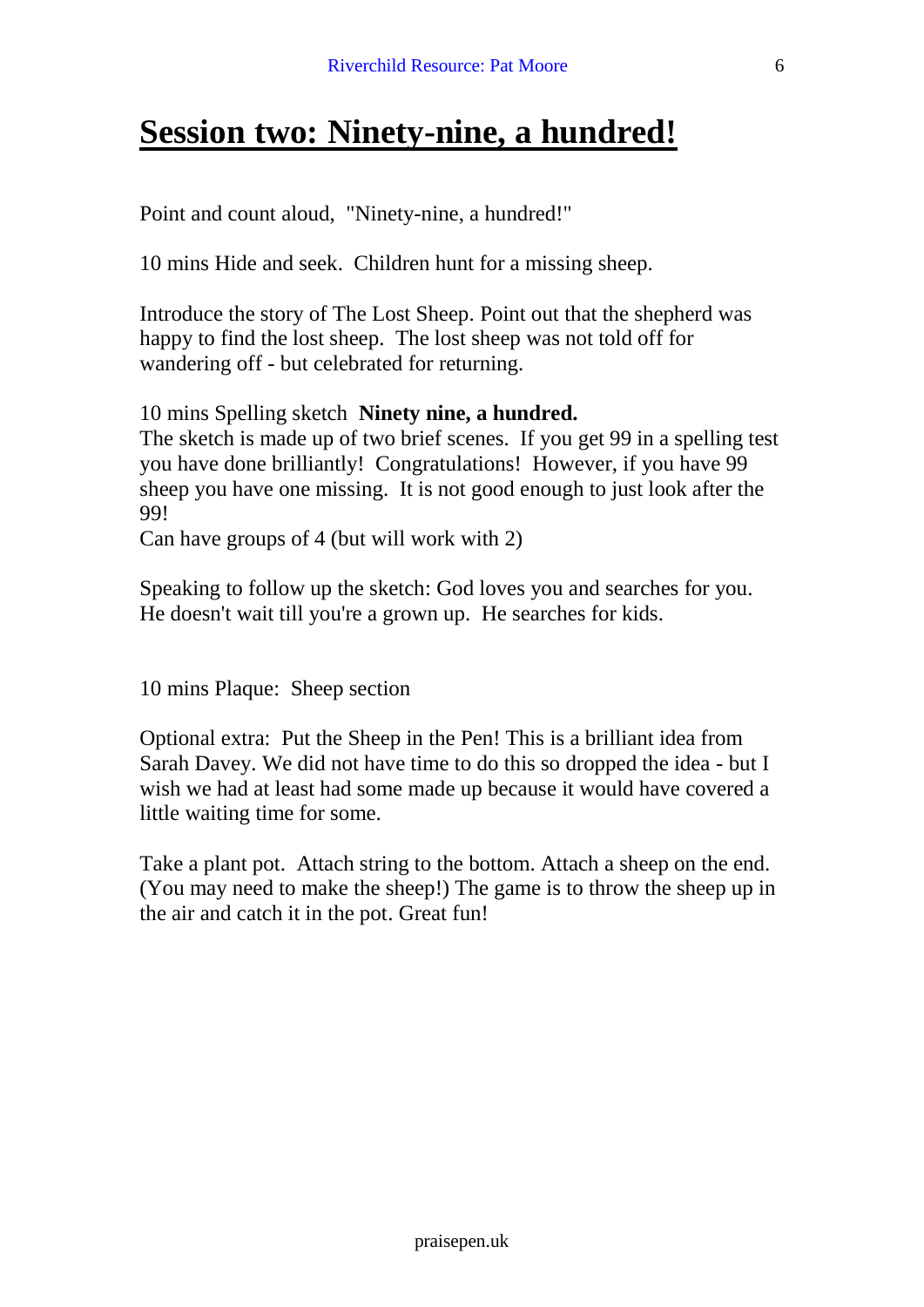# **Session Three: Passion in my soul**

Right hand clenched to a fist. Thump chest and declare, "Passion in my soul"

#### 2 mins

David was a musician. He wrote songs. He was known as a good singer. He made instruments, and he danced before God.

David's wife was embarrassed when David danced. She didn't like it. She thought it was undignified for the king. David didn't care. What did he reply?

#### 5mins

Need lyrics of *Undignified* by Mat Redman. You could teach the song, or use it to dance to.

Try some silly dancing. Can you make us laugh with your silly moves? Would you be embarrassed if your dad danced like that?

#### 5mins

Musical statues using CD Undignified track.

David was passionate. He felt strongly about this. Passion is like a fire in your bones. You can't help it. You feel so strongly about this. It is so important to you.

What are you passionate about?

David was passionate about praising God. He wrote lots of songs, made instruments and put a big choir in church to sing praises (a massive music group)

10 mins Plaque: Fire / choir

While they are working, introduce the idea of a motto for your crest. I think David's motto would have been "Passion in my Soul"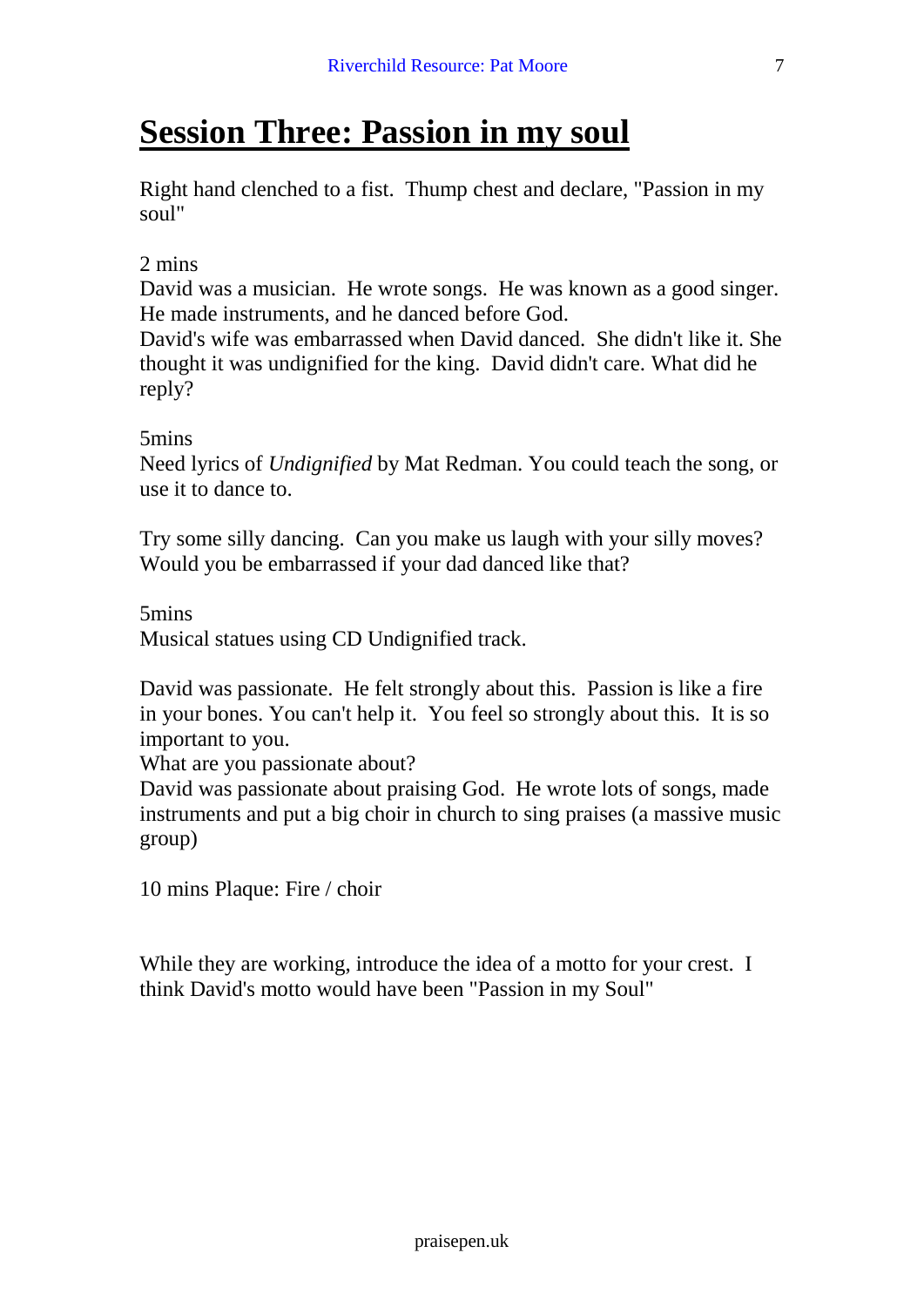# **Session Four: It's you!**

The big finger points down from on high. "It's you!"

2 mins

How many have brothers & sisters? Do you get on with them? David was the youngest.

How did David find out about Goliath? He had to take packed lunches to his brothers.

When Samuel came to the family to choose a king, where was David? He was on the hills, looking after sheep. Dad didn't even send for him.

10 mins The **No** sketch. Get into three groups. It could be groups of 5 or more.

God looks at the heart / David is anointed to be king. David will not be king till years later, but he has been chosen while he is young.

10 mins: Plaque. Heart/crown

## **Plenary**

While working on the plaque, gather ideas for their motto lines. What motto will you put with David's Crest? What do you think he stands for?

Get ideas. Some children may need an adult to write their motto on the scroll. Put individual mottos on the scrolls.

While children are waiting to be collected, can anyone remember the four sayings this session - with actions?

My God's bigger than you! Ninety-nine, a hundred! Passion in my soul It's you!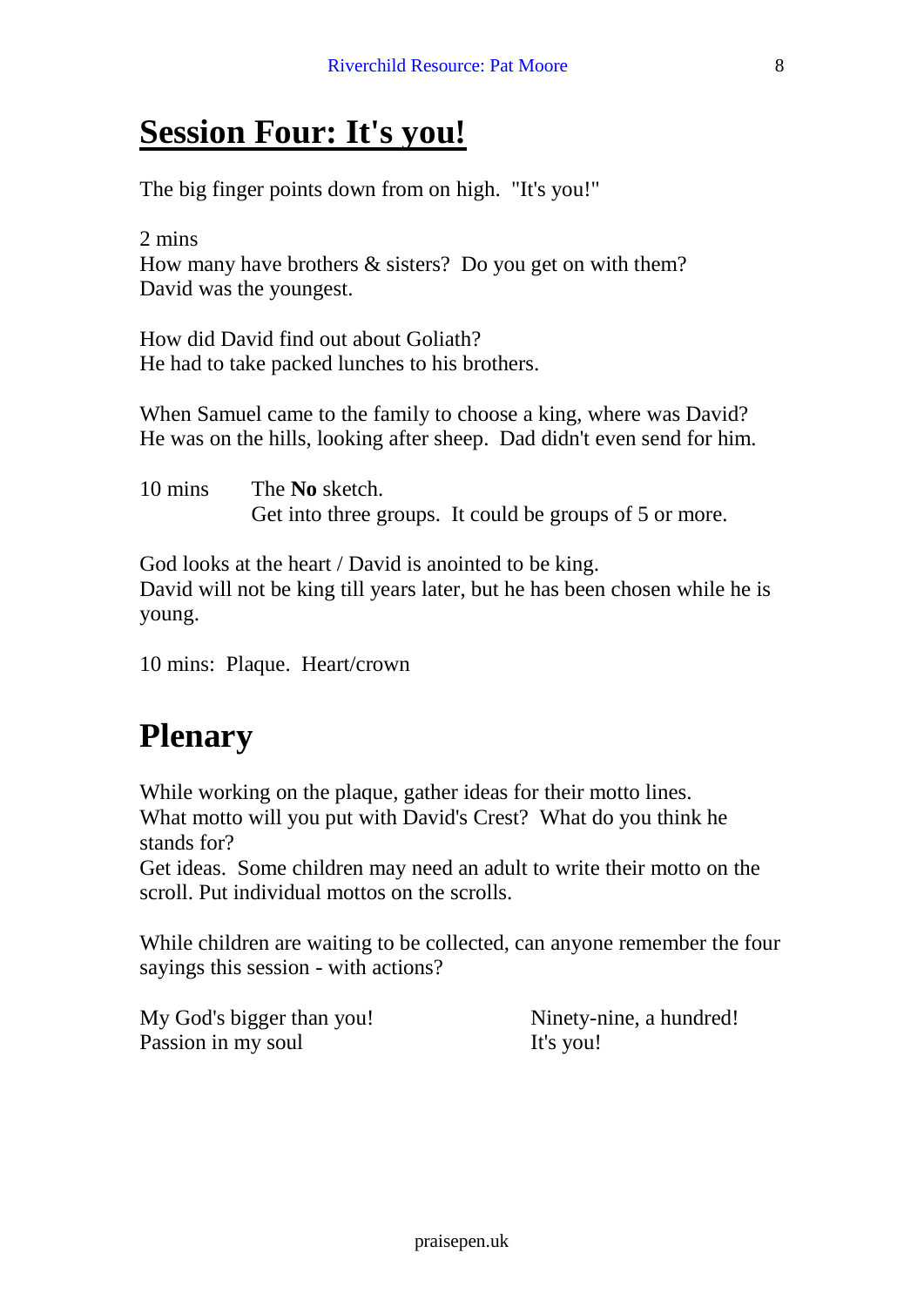#### **Session One: My God is bigger than you!**

Bring out your best! Bring out your best! Come and fight - you weaklings!

(David comes out of a scared crowd. Goliath looks down at him.)

I'm bigger than you.

God is bigger than you.

I'm stronger than you.

God is stronger than you.

Everyone is afraid of me. I've got a big sword.

I have killed lions and bears. God will help me to kill you.

Bring it on - boy!

(They circle. David uses his sling. The stone goes up, down and hits Goliath on the head. Goliath staggers and falls.)

9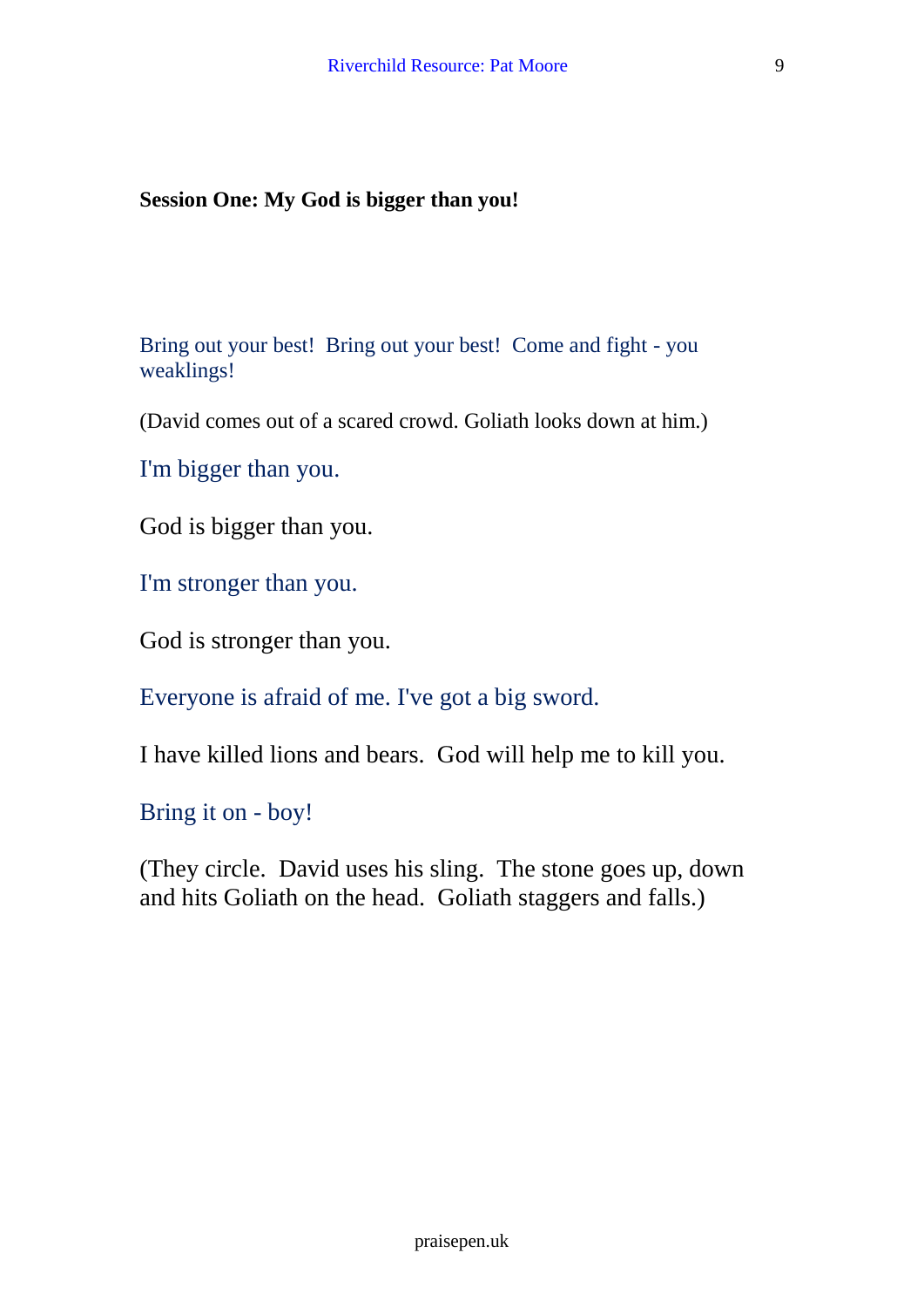### **Session Two: Ninety-nine, a hundred!**

| Son:      | Dad, I got my big spelling test back.                                                                                                                                                                                                                                  |
|-----------|------------------------------------------------------------------------------------------------------------------------------------------------------------------------------------------------------------------------------------------------------------------------|
| Dad:      | What did you get?                                                                                                                                                                                                                                                      |
| Son:      | Ninety nine out of a hundred.                                                                                                                                                                                                                                          |
| Dad:      | Brilliant! Well done! That's fantastic!                                                                                                                                                                                                                                |
| Son:      | I just got one wrong - missing.                                                                                                                                                                                                                                        |
| Dad:      | Don't worry about it. Missing - is missing - but you got<br>Ninety-nine right!                                                                                                                                                                                         |
| Son:      | Only thing is - my pen ran out.<br>(Freeze. A panicking shepherd enters)                                                                                                                                                                                               |
| Shepherd: | It ran out of the pen! What am I gonna do? The Master<br>won't like it! (Thinks) Count again. Maybe it's come back<br>while I wasn't looking. (Counts sheep) One, two, three<br>ninety-seven, ninety-eight, ninety-nineOne missing!<br>Oh well - I've got ninety-nine! |
| Wife:     | No! It's not good enough! One poor, helpless, lonely little<br>lamb is out there, on its own, with the big bad wolves!                                                                                                                                                 |
| Shepherd: | But I'm the Shepherd. I've got ninety-nine here to look after.                                                                                                                                                                                                         |
| Wife:     | But you're the Shepherd. You've got a sheep missing. It's<br>the Master's sheep. It should be in the pen.                                                                                                                                                              |
| Shepherd: | Decisions, decisions! Stay - go - stay - go - stay                                                                                                                                                                                                                     |
| Wife:     | The Master always goes!                                                                                                                                                                                                                                                |
| Shepherd: | That sheep is always wandering off. It's trouble. It's<br>naughty.                                                                                                                                                                                                     |
| Wife:     | It's missing.                                                                                                                                                                                                                                                          |
|           | Shepherd: I'll go. I'll find it. Don't worry. I'll bring it back.                                                                                                                                                                                                      |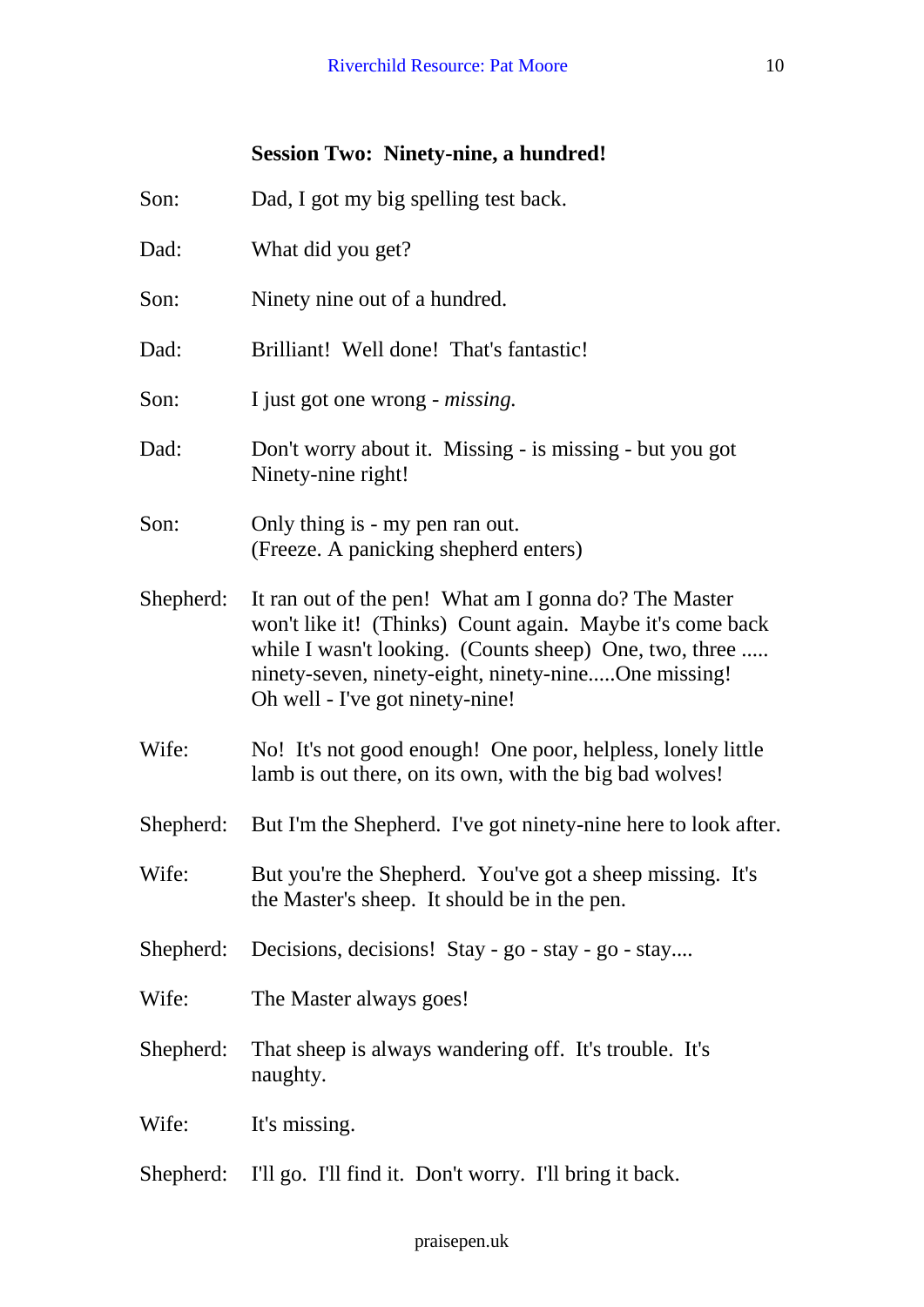### **Session Four: It's you!**

| Samuel: | I'm looking for the new king. God says it's one of<br>your sons. |
|---------|------------------------------------------------------------------|
| Dad:    | I'll bring them right away.                                      |
|         | (Bring the first son to Samuel)                                  |
| Sam:    | N <sub>o</sub>                                                   |
|         | (Bring second son)                                               |
| Sam:    | N <sub>o</sub>                                                   |
|         | (Brings third son)                                               |
| Sam:    | Wow! You look so like a king!                                    |
|         | (Son is pleased)                                                 |
| Sam:    | But you're not.                                                  |
|         | (Son is annoyed)                                                 |
| Sam:    | Haven't you got any more sons?                                   |
| Dad:    | Well, there's David.                                             |
|         | (Sons groan. David arrives.)                                     |
| Son $3$ | He doesn't look like a king at all!                              |
| Sam:    | God looks at the heart. Hail King David!                         |
| Sons:   | (Annoyed) Hail King David. (Bow reluctantly)                     |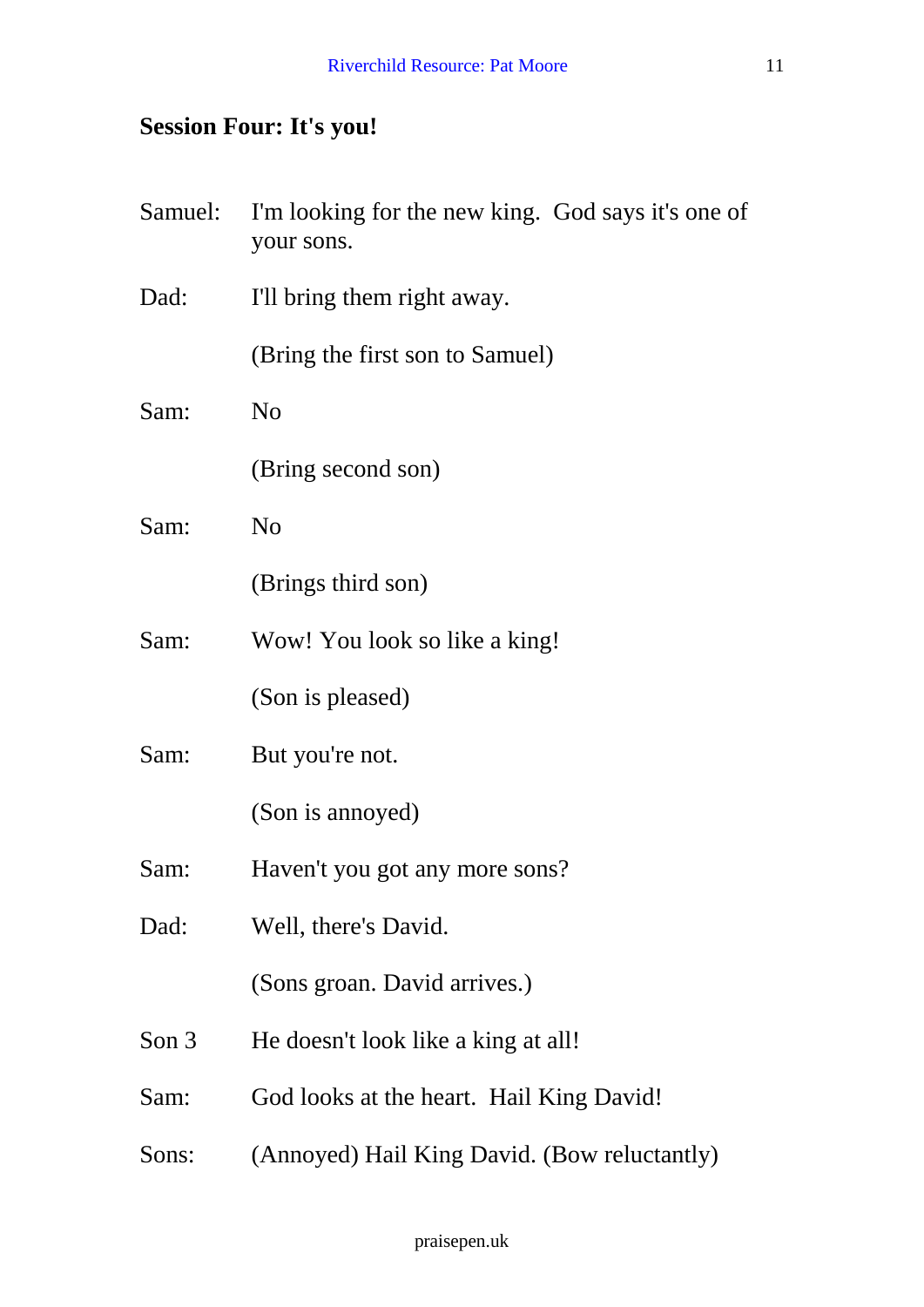### **Sarah's Quiz**

You will find 9 sheep scattered around the room. By the side of each sheep is an answer to one of the questions on this sheet. See if you can fill it in. When you have filled them in, find a sheep dog for your bonus question.

**Question 1**: What job did David have before he became a king?

**Question 2**: What was the name of the giant who David killed?

**Question 3**: What weapon did David use to kill Goliath?

**Question 4**: Who did David trust in to help him fight Goliath?

**Question 5**: What was the name of the prophet who came to anoint the future king?

**Question 6**: God does not care what we look like. What is He more interested in?

**Question 7**: What animals did David have to fight to protect his father's sheep?

**Question 8**: What was David's eldest brother called?